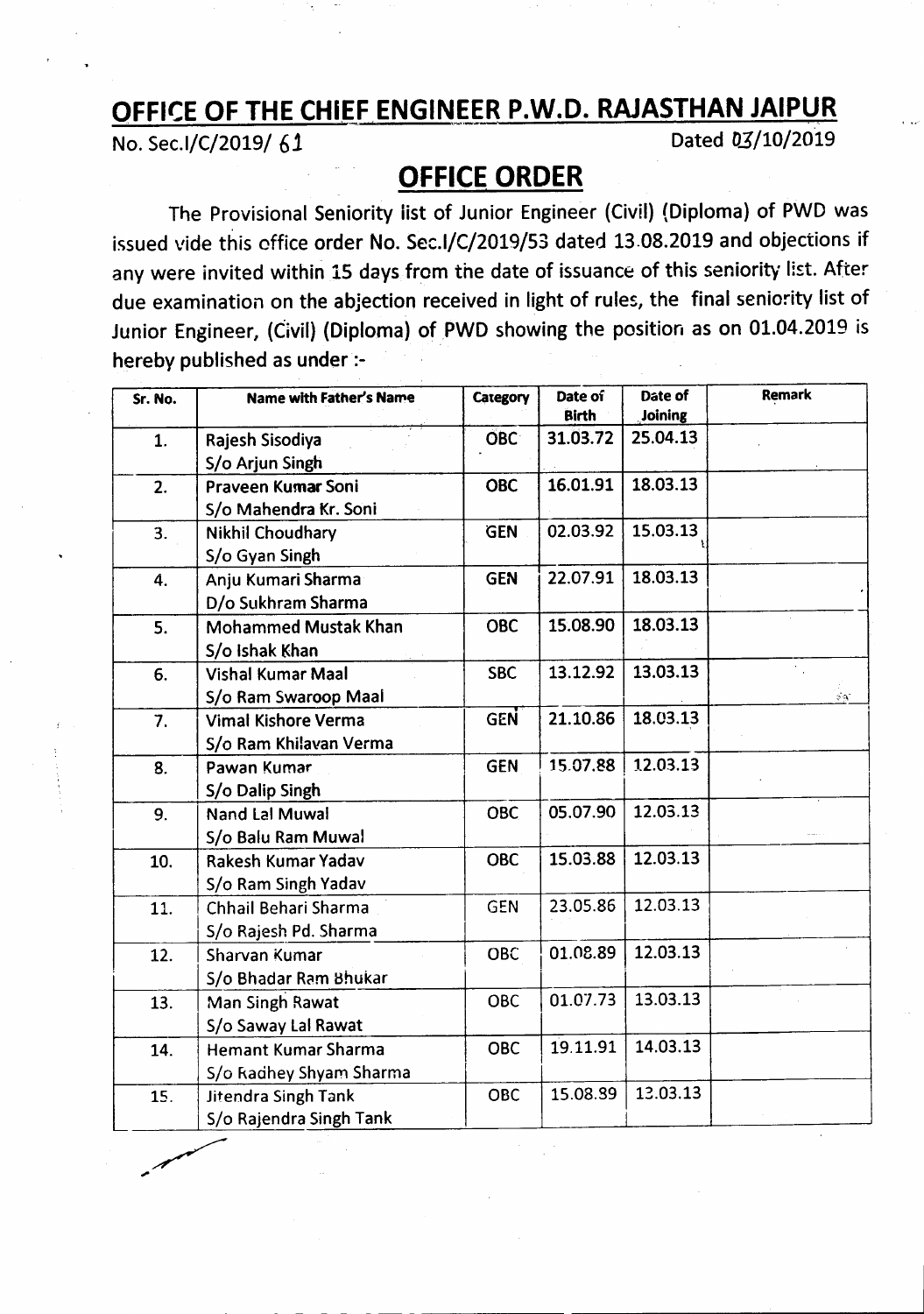| 16. | <b>Bhupendra Singh Dhangar</b> | <b>GEN</b> | 18.11.76 | 13.03.13 |  |
|-----|--------------------------------|------------|----------|----------|--|
|     | S/o Narsingh Dhangar           |            |          |          |  |
| 17. | <b>Balram Meena</b>            | <b>ST</b>  | 03.11.92 | 18.03.13 |  |
|     | S/o Bhagvan Sahay              |            |          |          |  |
| 18. | Pradeep Kumar                  | <b>OBC</b> | 23.12.90 | 12.03.13 |  |
|     | S/o Mahender Singh             |            |          |          |  |
| 19. | Kamlesh Kumar Jangir           | <b>OBC</b> | 15.08.86 | 13.03.13 |  |
|     | S/o Jagdish Pd. Jangir         |            |          |          |  |
| 20. | Sanjay Virana                  | <b>SBC</b> | 15.07.88 | 22.03.13 |  |
|     | S/o Arjun Singh                |            |          |          |  |
| 21. | Moin Tasleem Kohri             | <b>OBC</b> | 08.02.87 | 13.03.13 |  |
|     | S/o Taj Mohammed Kohri         |            |          |          |  |
| 22. | <b>Ramveer Singh</b>           | <b>OBC</b> | 30.10.91 | 13.03.13 |  |
|     | S/o Nahar Singh                |            |          |          |  |
| 23. | Hari Ram Jat                   | OBC        | 01.06.92 | 12.03.13 |  |
|     | S/o Ramkaran Jat               |            |          |          |  |
| 24. | Asha Ram Bagalia               | OBC        | 01.06.91 | 12.03.13 |  |
|     | S/o Lala Ram Bagalia           |            |          |          |  |
| 25. | Rakesh Kumar                   | <b>SC</b>  | 02.09.92 | 05.04.13 |  |
|     | S/o Sohan Lal                  |            |          |          |  |
| 26. | Anil Kumar Jangir              | <b>OBC</b> | 01.07.88 | 18.03.13 |  |
|     | S/o Laxmi Narayan              |            |          |          |  |
| 27. | Premraj Meena                  | <b>ST</b>  | 01.07.90 | 14.03.13 |  |
|     | S/o Shankar Lal Meena          |            |          |          |  |
| 28. | Pintoo Kumar Meena             | <b>ST</b>  | 26.07.91 | 18.03.13 |  |
|     | S/o Hari Ram Meena             |            |          |          |  |
| 29. | Iti Kumawat                    | OBC        | 15.12.90 | 12.03.13 |  |
|     | D/o Murlidhar Kumawat          |            |          |          |  |
| 30. | Yogesh Diwakar                 | <b>SC</b>  | 20.04.88 | 13.03.13 |  |
|     | S/o Om Prakash Diwakar         |            |          |          |  |
| 31. | Daya Ram Meena                 | <b>ST</b>  | 01.01.85 | 13.03.13 |  |
|     | S/o Chhaju Ram Meena           |            |          |          |  |
| 32. | Yogesh Kumar Meena             | <b>ST</b>  | 16.05.92 | 13.03.13 |  |
|     | S/o Atar Singh Meena           |            |          |          |  |
| 33. | Lalit Meghwal                  | <b>SC</b>  | 08.09.79 | 01.05.13 |  |
|     | S/o Bhanwar Lal Meghwal        |            |          |          |  |
| 34. | Sandeep Sheerra                | <b>ST</b>  | 16.06.79 | 13.03.13 |  |
|     | S/o Ramji Lal Meena            |            |          |          |  |
| 35. | <b>Bheru Lal Meena</b>         | <b>ST</b>  | 01.09.71 | 03.05.13 |  |
|     | S/o Kishan Lal                 |            |          |          |  |
| 36. | Anil Kumar Nagar               | <b>SC</b>  | 10.05.74 | 08.04.13 |  |
|     | S/o Puran Mal                  |            |          |          |  |
| 37. | Ram Kishan Meghwal             | SC         | 25.04.80 | 14.03.13 |  |
|     | S/o Budha Ram                  |            |          |          |  |
| 38. | Virendra Nayak                 | $\cdot$ SC | 21.12.84 | 12.03.13 |  |
|     | S/o Ram Narayan Nayak          |            |          |          |  |
| 39. | Roshan Suryavanshi             | <b>SC</b>  | 29.06.74 | 14.03.13 |  |
|     | S/o ivlangi Lal Suryavanshi    |            |          |          |  |

gin.<br>S